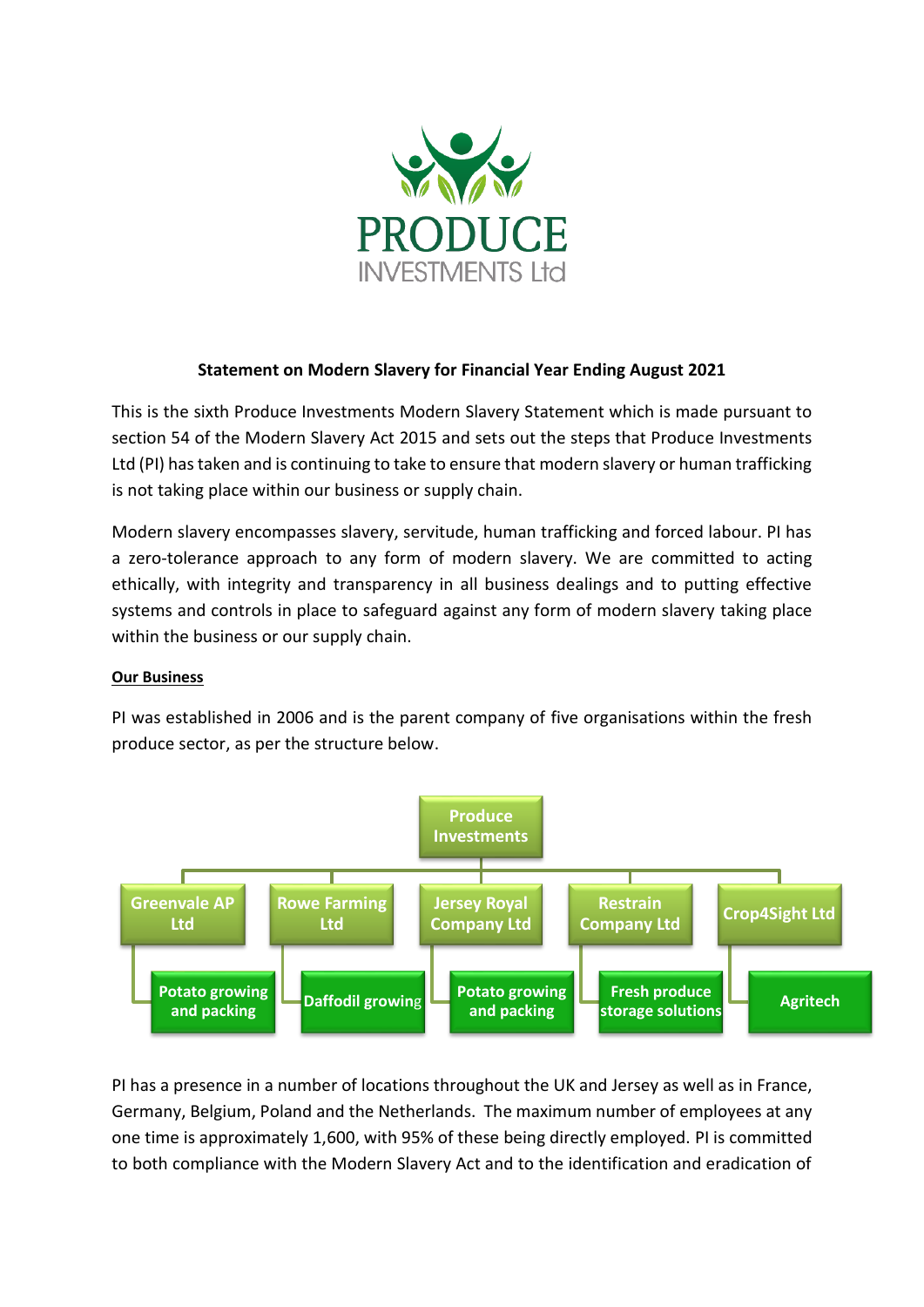slavery, servitude and human trafficking as defined by the act. PI is also committed to supporting its suppliers to ensure their practices are legitimate, ethical and in step with the values of the company.

# **Our Policies on Slavery and Human Trafficking**

We are committed to ensuring that there is no modern slavery or human trafficking in our supply chain or in any part of our business. Our Human Rights policies reflect our commitment to acting ethically and with integrity in all our business relationships and to implement and enforce effective systems and controls to ensure slavery and human trafficking does not take place anywhere within our supply chain.

#### **Relevant Policies**

In keeping with our commitment to act with integrity in all our business dealings, many of our existing policies help to ensure that there is no slavery or human trafficking in any part of our supply chain. We have several policies in place relevant to Modern Slavery, all of which are signed off at Director level.

- Employment Policies;
- Discrimination & Harassment Policy;
- Anti-Bribery and Corruption Policy;
- Ethical Trading Policy;
- Human Rights Policy.

Our policies set out the behaviours we expect from employees in the dealings with colleagues, customers, consumers, suppliers, agents, intermediaries, advisors, governments and competitors. All employees are expected to act with integrity in accordance with the standard of behaviour set out within our relevant policies.

We provide guidance and training to support employee understanding of expected behaviour, particularly in respect of their business decisions and the company relevant policies. We encourage employees to raise concerns where breaches of our policies have occurred.

We actively support employee engagement, representation, dialogue and the ability of any employee or agency worker to raise potential concerns or grievances, as evidenced by our Whistleblowing support line. Freedom of association and the right to collective bargaining is a core labour standard that we respect as guided by the International Labour Organisation (ILO). We apply our employment practices in line with, and in certain aspects exceeding the requirements of, local legislation.

We are guided by the SA8000 standard to cover a variety of potential issues including child labour, forced labour, health and safety, freedom of association, the right to collective bargaining, discrimination, disciplinary practices, working hours, remuneration, and management systems.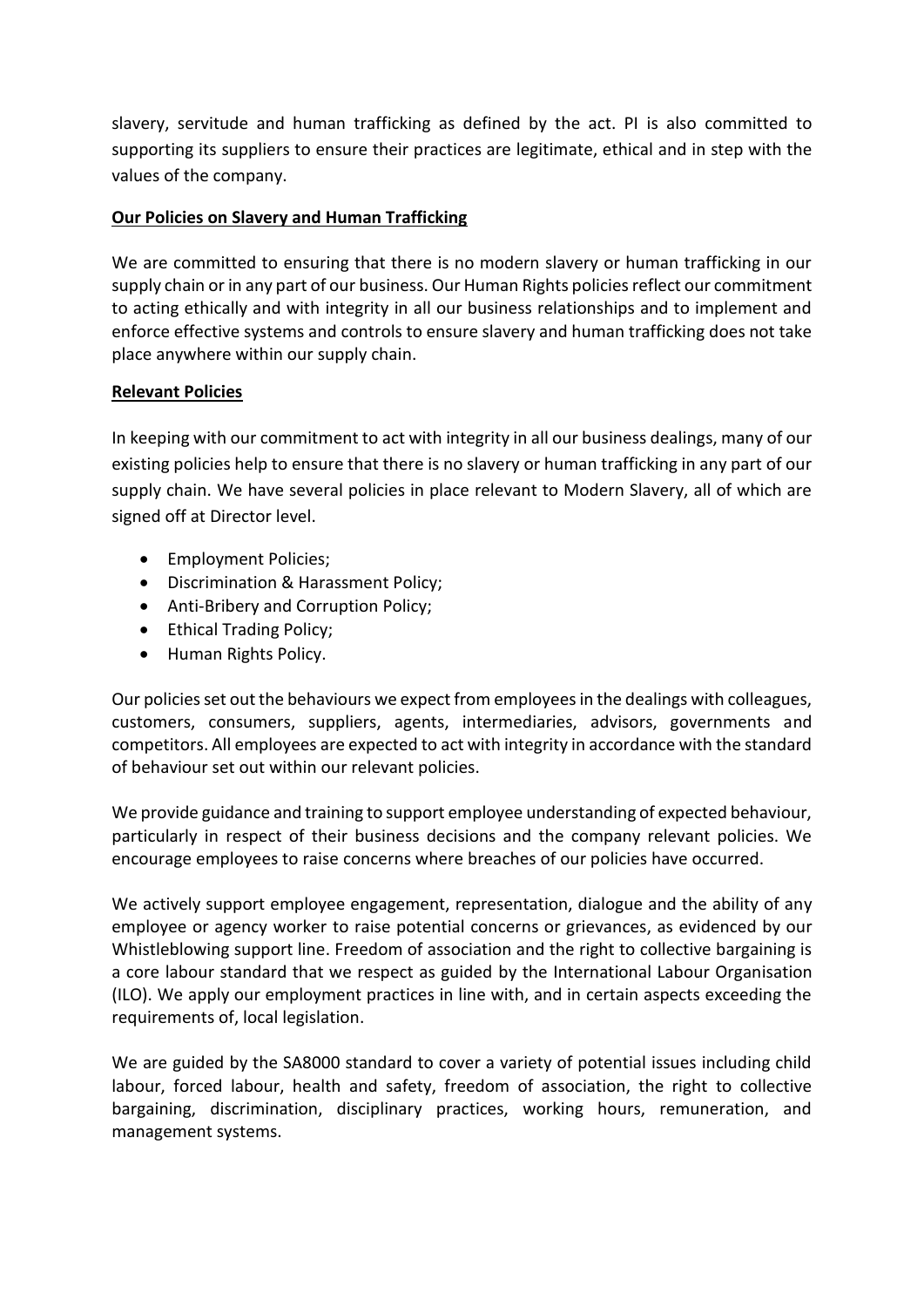# 2020

During 2020, we engaged the services of a third-party consultant to assess our Modern Slavery mitigation practices and processes with a view to generating a specific Human Rights Strategy. This work was completed in October and as a result, the company now has;

- A defined and specific Human Rights Strategy
- A Human Rights Working Group with a cross-functional/business membership covering Human Resources, Procurement and Agriculture and which meets bimonthly
- As of 2021 implemented defined Human Rights Key Performance Indicators, designed to measure such areas as;
	- o Internal and external Modern Slavery related issues identified
	- o Employees trained in Modern Slavery awareness
	- o Grievances raised/resolved
	- o % of ethical assessments completed
	- o % of suppliers and Modern Slavery risk rating

# **Risk Assessment and Due Diligence of Suppliers and Supply Chain**

The risk of slavery and human trafficking within our own organisation is substantially avoided and mitigated as a result of our policies and procedures as well as the oversight built into our business operations, and the knowledge and skill of our staff. We assess risk based on a number of factors such as geographical risk indices pertaining to human rights (e.g. Global Slavery Index Rating), the level of supply chain control, external governance factors and customer ratings.

There is a higher risk of modern slavery and worker exploitation when we do not directly employ workers, such as in the procurement of people and in our supply chain. We have robust due diligence procedures in place to ensure procured labour only comes via agencies that have responsible recruitment processes, and all our contracts include our requirements for upholding labour standards.

We consider that the most significant risk of slavery and human trafficking is in our supply chain where we undertake procurement activities and where operations and managerial oversight are out of our direct control.

We undertake due diligence when considering new suppliers, and regularly review our existing suppliers. Our due diligence and reviews include;

- 100% of raw material suppliers are approved annually through desktop questionnaires.
- Every raw material supplier is a member of Sedex and each one of the Greenvale's suppliers updates the Sedex Self Assessments Questionnaire (SAQ) in 2020-21.
- Every raw material supplier has maintained their SAQ at 100%.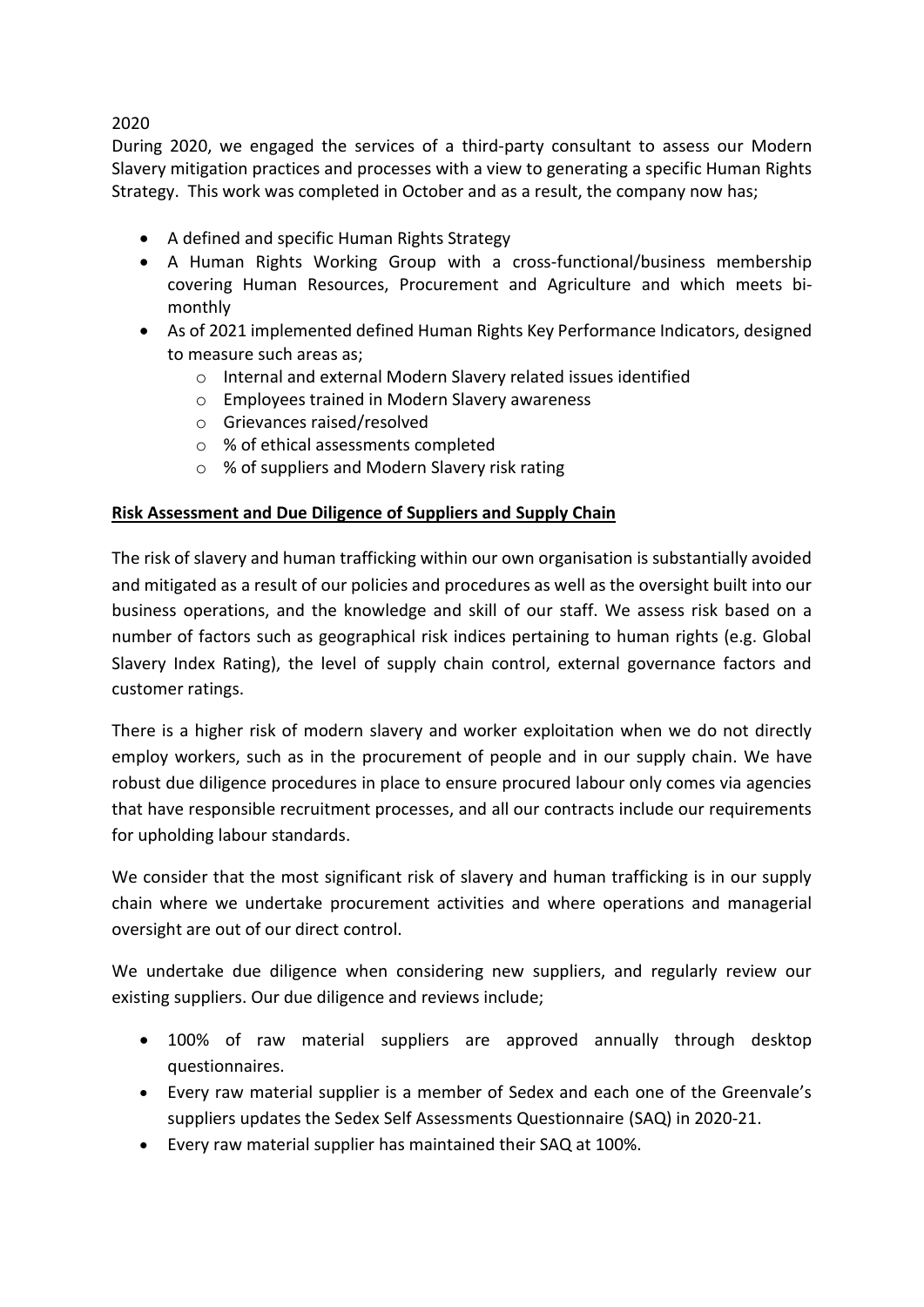- Our growers attended Stronger Together Tackling Modern Slavery in UK Businesses workshops.
- Ethical audits (Sedex Members Ethical Audits (SMETA)) were carried out by independent third-party auditing bodies on suppliers located in high-risk countries such as Israel and Egypt. All non-compliances were closed off in time.
- Steps are being taken for Goods and Services suppliers to obtain Sedex membership by 2022.
- Goods and Services suppliers to be approved through desktop SAQs.

However, we recognise the limitations of ethical audits to identify modern slavery issues, therefore in order to have effective modern slavery due diligence, we need to undertake a range of other methods that are appropriate for the supply chain. In the past year our due diligence has included;

- Bespoke due diligence audits to labour providers including Gangmasters and Labour Abuse Authority active checks.
- Greenvale team visits to new growers to our supply base Covid-19 restrictions permitting.
- Invoking sanctions against suppliers that fail to improve their performance in-line with an action plan. Significant violations of our policies lead to termination of our business relationships, where remediation is not considered acceptable.

# **Training and Awareness**

We ensure that we have competency within our organisation, via Human Rights training and awareness of the Social Accountability Standard, SA8000. We use accredited third-party supplier auditors who are trained and competent Social Compliance Auditors and who work with us, advising our Management Team and employees.

Human rights awareness training is undertaken by the Human Resources Department and . in an effort to avoid modern slavery or human rights abuses in our supply chains, specific supplier standards training is undertaken by those in Procurement, who are deemed to have the closest relationships with suppliers. More general awareness is available throughout the wider organisation through our relevant policies, work place posters and notice boards.

# **Board of Directors Approval**

The PI Group of companies will never knowingly enter into a business relationship with any organisation involved with slavery, servitude or human trafficking. The Senior Management of the company accepts responsibility for the implementation of any policy in relation to this matter and for the provision of adequate resources to ensure that slavery, servitude or human trafficking is not taking place in the company or its supply chain.